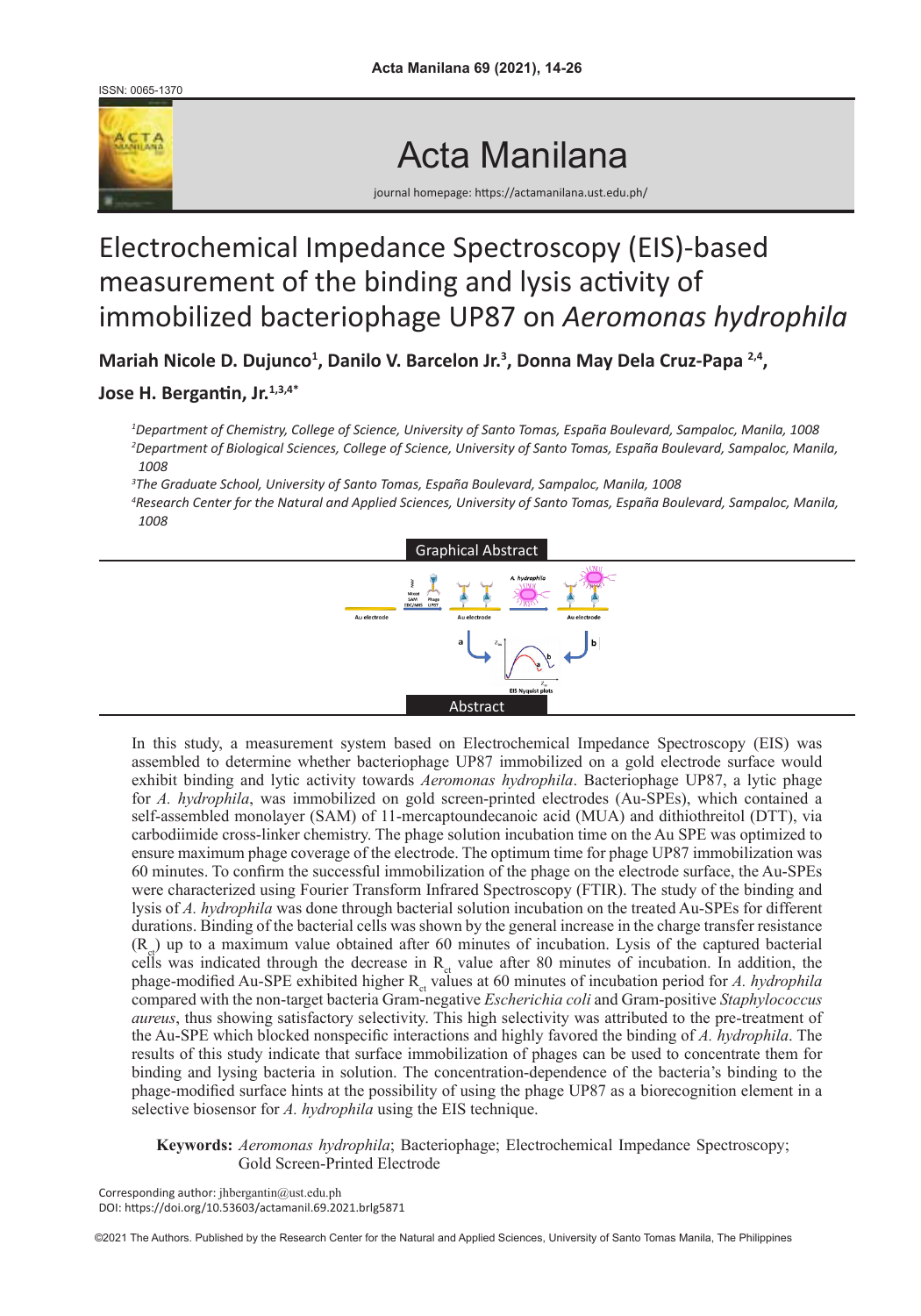#### **Introduction**

Bacteriophages, or simply phages, are viruses that kill and control the host's cellular mechanisms [1]. These viruses can interact with target sites on the bacterial surface and implant their genetic material inside the infected bacteria. The phage uses this process to control the bacteria for the replication of new virions that cause lysis of the bacteria. These phages range in size from 20-200 nm and can be wild-type or engineered [2]. In 2014, the group of the third author isolated a phage, designated as Bacteriophage UP87, from sewage samples that is lytic towards *A. hydrophila*. The phage is classified under the Family Myoviridae possessing an icosahedral head, a contractile tail, and linear, double-stranded DNA genome. The UP87 phage decreased the total amount of *A. hydrophila* in the blood of the Nile Tilapia (*Oreochromis niloticus*) and did not cause mortality among the infected fish similar to the results obtained using oxytetracycline, a commonly used antibiotic in aquaculture [3]. In comparison to antibiotics, which have a broad effect on microorganisms, phages can be used as targeted killers of pathogenic bacteria due to their host-specificity [4].

It has been shown that phage therapy can be used to prevent diseases caused by *A. hydrophila* in the laboratory by simply adding phages to the water at a high concentration and immersing the fish for 30 minutes [5]. However, in contrast to the controlled environment of laboratory setups, the water volumes in fish cages in lakes or in fishponds can be exceedingly high in a typical fish farm environment and this could have the effect of diluting or removing the injected phages through the water flow. In response to this need, immobilizing phages on a surface through physisorption or covalent bonding to impart a long-term action against water-borne bacteria could be the best answer [4]. Immobilized phages have been shown to have an antimicrobial impact in its investigations on food packaging [6] and medical equipment [7].

A number of studies have immobilized biorecognition elements such as bacteriophages through the entrapment in conducting polymer matrices [8], magnetic particles for the capture of bacterial cells [9], adsorption through reagentless and physisorption methods [10], modification with sugars, amino acids to facilitate attachment of wildtype bacteriophages [11], amino acid or lipid tagging mechanisms using phage receptor binding proteins (RBPs) [12], genetic biotinylation of the capsid heads of bacteriophages and the natural affinity of the biotin/streptavidin recognition [13], attachment through plasma treatment [14], and covalent binding through the use of self-assembled monolayers or surface-imprinted polymers [4, 8, 14, 15]. The formation of self-assembled monolayer (SAM) has been a widely used immobilization method that is advantageous due to its simplicity, high selectivity, specificity, terminal functionality, blocking of nonspecific interactions, and excellent stability over other immobilization methods [8, 15]. Immobilization of lytic bacteriophages with the use of SAM and other methods have been utilized for the detection of various bacteria such as *Staphylococcus arlettae* [1], *Mycobacterium smegmatis* [8], *S. aureus* & *Bacillus anthracis* [9], *E. coli* [2, 8, 10, 16], *Bacillus cereus* & *Salmonella typhimurium* [17].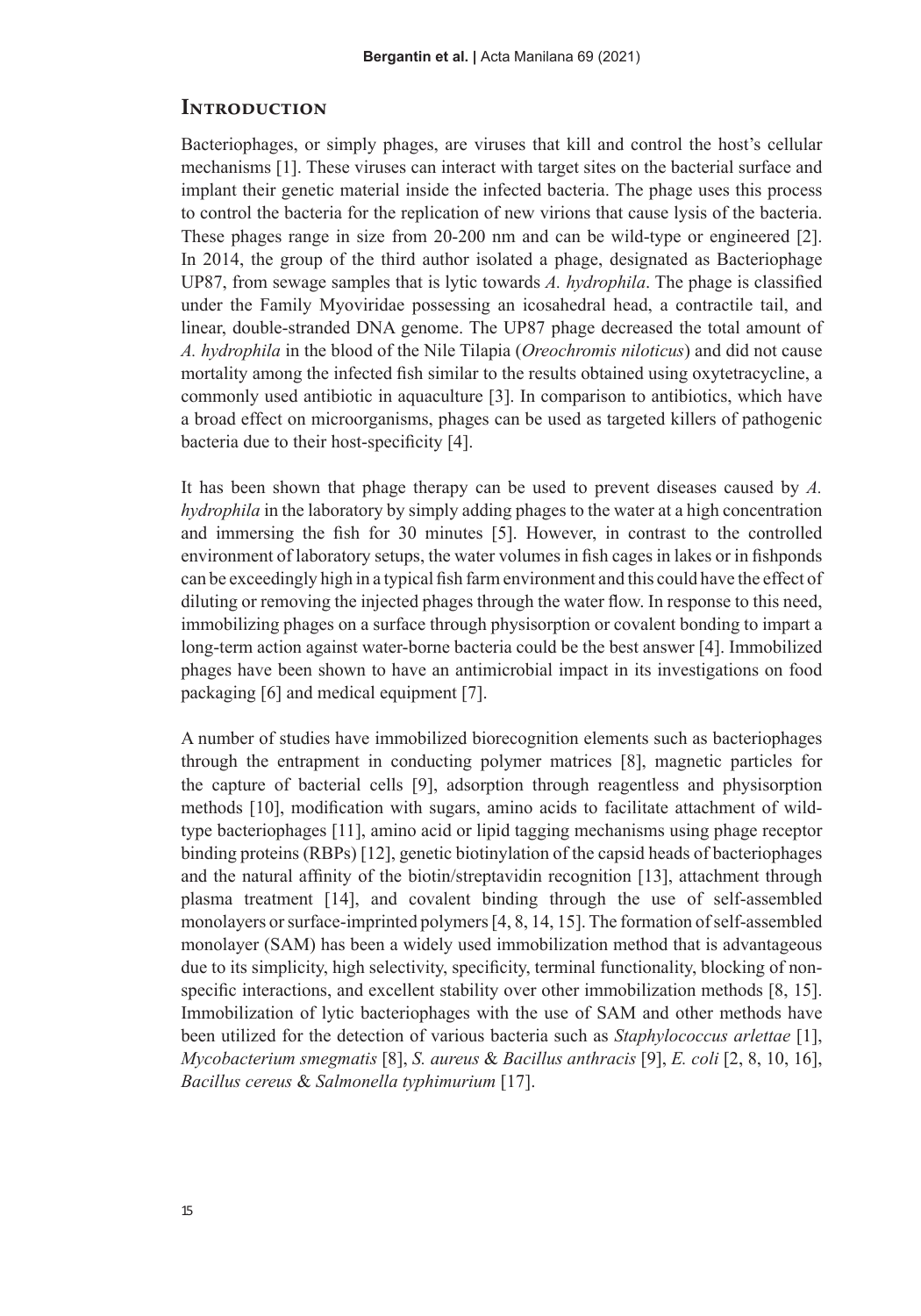In biosensor applications, phages that are covalently immobilized to a graphene or gold surface have been found to enhance the phage density and its lytic activity  $[1, 2]$ . The long chains in MUA provide stability for phage immobilization while its carboxylic moiety allows the phage to connect to the gold electrode. DTT acts as an interfacial layer that blocks nonspecific interactions such as physical adsorption and spaces out the MUA. Its hydroxyl groups provide a hydrophilic microenvironment which is favorable for binding reactions and enhance the non-fouling properties of the layer. The advantages of using mixed SAM for the phage immobilization is that the long carbon chain molecules act as a support for the phage while the short chain molecules favor the electron transfer process [15]. The NHS reagent is often included in EDC coupling protocols to improve efficiency or create dry-stable (amine-reactive) intermediates. EDC couples NHS to carboxyls, forming an NHS ester that is considerably more stable than the O-acylisourea intermediate while allowing for efficient conjugation to primary amines at physiological pH. An increase in resistance was observed in the MUA+DTT/Au electrode incubated with bacteria. This phenomenon is due to the formation of a barrier of captured cells which hinders the probes close to the electrode surface [8, 15].

This study therefore aimed to investigate if bacteriophage UP87 that are immobilized on a gold electrode surface will exhibit binding and lytic activity towards *A. hydrophila*. The binding and lysis events were measured using Electrochemical Impedance Spectroscopy (EIS), which is a powerful electrochemical technique capable of detecting small changes occurring at the solution-electrode interface.

#### **Materials and Methods**

*Materials.* The host bacteria, *A. hydrophila* (IFO 3820), was obtained from the Philippine National Collection of Microorganisms (PNCM) at the National Institute of Molecular Biology and Biotechnology (BIOTECH), University of the Philippines Los Baños. Bacteriophage UP87 (vB\_AehM\_UP87) was acquired from the collection of the third author [3]. The gold screen-printed electrode (SPE) was purchased from Metrohm Dropsens (Spain). Tryptic soy agar (TSA), Tryptic soy broth (TSB), 1-ethyl-3-(3-dimethylaminopropyl) carbodiimide hydrochloride (EDC), phosphate buffer saline (PBS) tablet, N-hydroxysuccinimide (NHS), 11-mercaptoundecanoic acid (MUA), and dithiothreitol (DTT) were purchased from Sigma-Aldrich® (Singapore). The washing buffer used was composed of the phosphate buffer saline tablet in solution (pH 7.4 at 25°C). Alumina slurry with 0.3 and 0.5 μm-sized particles were purchased from Buehler (USA). Analytical grade reagents and solvents were used all throughout this study. Characterization of the treated gold screen-printed electrodes were utilized through the use of Fourier-Transform Infrared Spectrophotometer IRPrestige-21 (Shimadzu, Japan) and absorbance of the McFarland standards were measured using SmartSpecTM 3000 UV-Vis Spectrophotometer (Bio-Rad Laboratories, USA). All glassware were cleaned with freshly prepared  $3:1$  HCl/HNO<sub>3</sub> (aqua regia), rinsed thoroughly with ultrapure water and oven-dried prior to use. All solutions were prepared using ultrapure water (TOC <5.00 pbb; resistivity:  $18.2 \text{ M}\Omega \text{ cm}^{-1}$ ).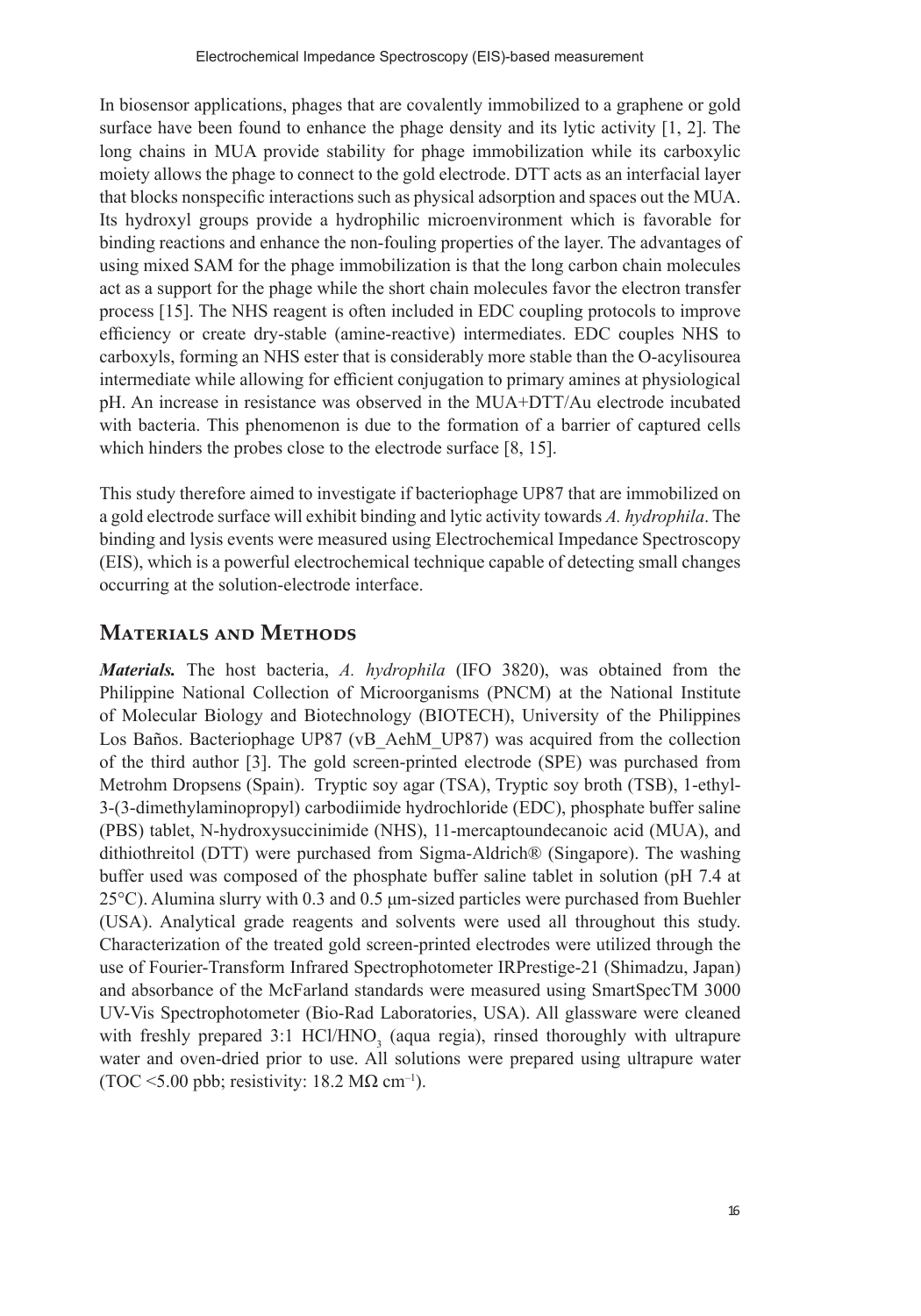*Preparation of Bacteriophage.* A 24-hour old culture of the host bacteria, *A. hydrophila*, was prepared in TSB. A 2 x 10 mL volume of TSB was prepared followed by the addition of 300  $\mu$ L bacteriophage solution and 100  $\mu$ L of host bacteria suspension. The mixture was incubated for 24 hours at 30-36°C. Removal of residual bacteria was done through filtration of the solution using a 10 mL syringe with  $0.45 \mu$ m Acrodisc© filter into sterile test tubes. Double agar overlay method was used to determine the titer of the prepared bacteriophage solution. The bacteriophage filtrates were serially diluted 9 times (10-1- 10-9) in PBS. About 0.5 mL of *A. hydrophila* broth culture and 0.5 mL of the diluted bacteriophage UP87 filtrate were added to 3 mL of molten 0.7% soft TSB and poured on a TSA plate. The plates were incubated overnight at 30-36°C and examined for plaques the following day. A plate with an ample number of colonies  $(10<sup>6</sup> x$  sample) was analyzed, and the titer of the bacteriophage (measured in plaque forming units per mL) in the stock and other diluted samples were estimated using the equation:

# $p f u \, m L^{-1} = \frac{1000 \, x \, number \, of \, plaques \, x \, reciprocal \, of \, dilution \, factor}{volume \, of \, bacteriophage \, sample \, (\mu L)}$

The effectivity of the bacteriophage was evaluated through standard spot test method. A plate containing *A. hydrophila* was prepared according to the aforementioned procedure, and divided into four test zones. About  $10 \mu L$  of the bacteriophage sample was distributed at the center of each test zone. Visual analysis was performed after the plate was incubated at room temperature for 24 hours. The presence of a spot indicated that the bacteriophage culture was still functional and could still be used.

**Bacterial Counting.** Dilutions of an initial bacteria culture of 10<sup>8</sup> CFU/mL (approximate concentration) were prepared to cover a range of  $10^8$  to  $10^1$  CFU/mL. Ten (10)  $\mu$ L of each of the diluted samples was pipetted into a sterile TSA plate and incubated at 37°C overnight to allow the colony formation. The bacteria colonies were counted the day after to give the exact concentration of bacteria present at the time of detection. Plates with only 30-300 colonies were counted [18].

*Pre-treatment of the Gold Substrate.* The Au-SPEs were of a DS 220BT type with a 4 mm diameter working electrode and with total dimensions of 33 x 10 x 0.5 mm (length x width x height). It is a three-electrode system wherein the working and counter electrodes are made of gold, while the reference electrode and electric contacts are made of silver. The working electrode area of the Au-SPE was pre-treated as reported in related literature [15, 19]. Gold disk electrodes were polished with 0.3 and 0.5 µm alumina slurry, rinsed with water, and dried under flowing nitrogen gas. A clean, gold electrode was immersed into a 100  $\mu$ L solution of 1  $\mu$ M MUA and 10  $\mu$ M DTT, which is the mixed self-assembled monolayer (SAM) reagent. The setup was then incubated in a humidified chamber (refrigerator) at 4°C for 14 hours to yield the MUA+DTT/Au electrode [15]. The resulting electrode was washed with PBS and activated in  $100 \mu L$  freshly prepared solution composed of 2 mg/mL EDC and 5 mg/mL NHS for 30 minutes and rinsed with 10 mM PBS. The activated electrode was then immersed in 100 µL of 1 mg/mL Phage UP87 for 1hr at 25°C which were the parameters obtained from the optimization studies and rinsed with washing buffer.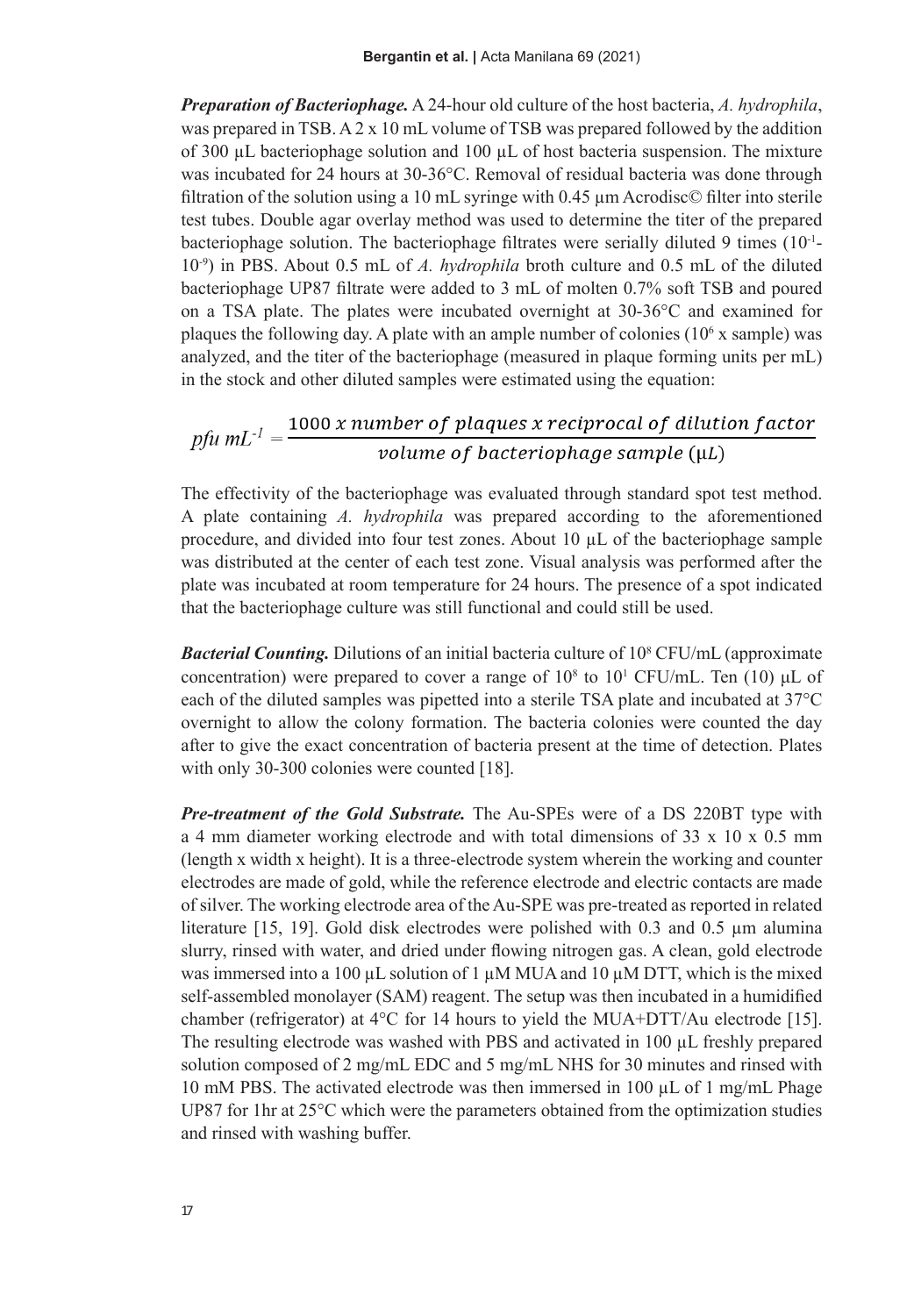The surface-active sites of the MUA+DTT/Au electrode were blocked using 100 µL of 1% bovine serum albumin (BSA) for 30 minutes to prevent unnecessary interactions with nontarget analytes. The electrode was rinsed with washing buffer after each step to remove adsorption components. The phage-modified electrode was then stored in a 4°C humidified chamber.

*Electrochemical Measurement of Bacterial Binding.* An amount of 2 mL of a 24-hr *A. hydrophila* culture was added and mixed to a test tube containing 9 mL PBS. The absorbance of the mixture at a wavelength of 420 nm was measured using a SmartSpecTM 3000 UV-Vis spectrophotometer. A set of McFarland standards with corresponding nephelometric values (0.5 to 6) was used to determine the volume (in  $\mu$ L) of bacterial culture and PBS needed to obtain a sample with a concentration of  $10^8$  CFU/ mL. Serial dilution was performed to obtain samples with the following concentrations: 10<sup>1</sup>, 10<sup>2</sup>, 10<sup>4</sup>, and 10<sup>6</sup> CFU/mL. All samples were placed in sterilized Eppendorf tubes. The McFarland standard solutions were composed of barium chloride  $(BaCl<sub>2</sub>)$  and sulfuric acid  $(H_2SO_4)$  which produced a BaS $O_4$  fine particle precipitate. This was used to approximate the number of bacteria or the colony-forming units (CFU/mL) in a liquid suspension through the comparison of the turbidity of the standard solutions with that of the sample. Measurement of the samples at wavelengths 420-660 nm using the spectrophotometer prevents killing the bacteria, the maximum absorbance wavelength of *A. hydrophila* is near the standardized wavelength of 420 nm. *A. hydrophila* can be detected for as low as 352 nm [15].

Characterization of the binding of *A. hydrophila* on the modified electrode surface was done using EIS measured through the use of an electrochemical impedance analyzer (eDAQ ERZ100) coupled to a potentiostat (eDAQ EA163). The block diagram of the EIS instrumentation system is shown in Figure 1. The EIS parameters were recorded in the presence of Fe<sup>3+/2+</sup> redox probe  $(5 \text{ mM } K_3 \text{Fe(CN)}_6 + K_4 \text{Fe(CN)}_6 \cdot 3H_2O$ , prepared in 0.1 M PBS). The frequency range used was from 0.1 Hz to 1 MHz with a fixed amplitude of 5 mV. After activation, the bacteriophage-immobilized SPEs were incubated with 25 μL aliquots of a stock bacterial solution  $(1 \times 10^8 \text{ CFU/mL})$ , concentration standardized with standard colony counting method) and its serial dilutions  $(10^1, 10^2, 10^4, 10^6)$  at 37°C for an hour and rinsed with the washing buffer. The surface-active sites of the MUA+DTT/Au electrode were blocked using  $100 \mu L$  of  $1\%$  bovine serum albumin (BSA) for 30 minutes to prevent unnecessary interactions with nontarget analytes. The treated Au-SPEs were stored at 4°C in a humidified chamber.



**Figure 1.** Block diagram of the electrochemical impedance spectroscopy instrumentation system.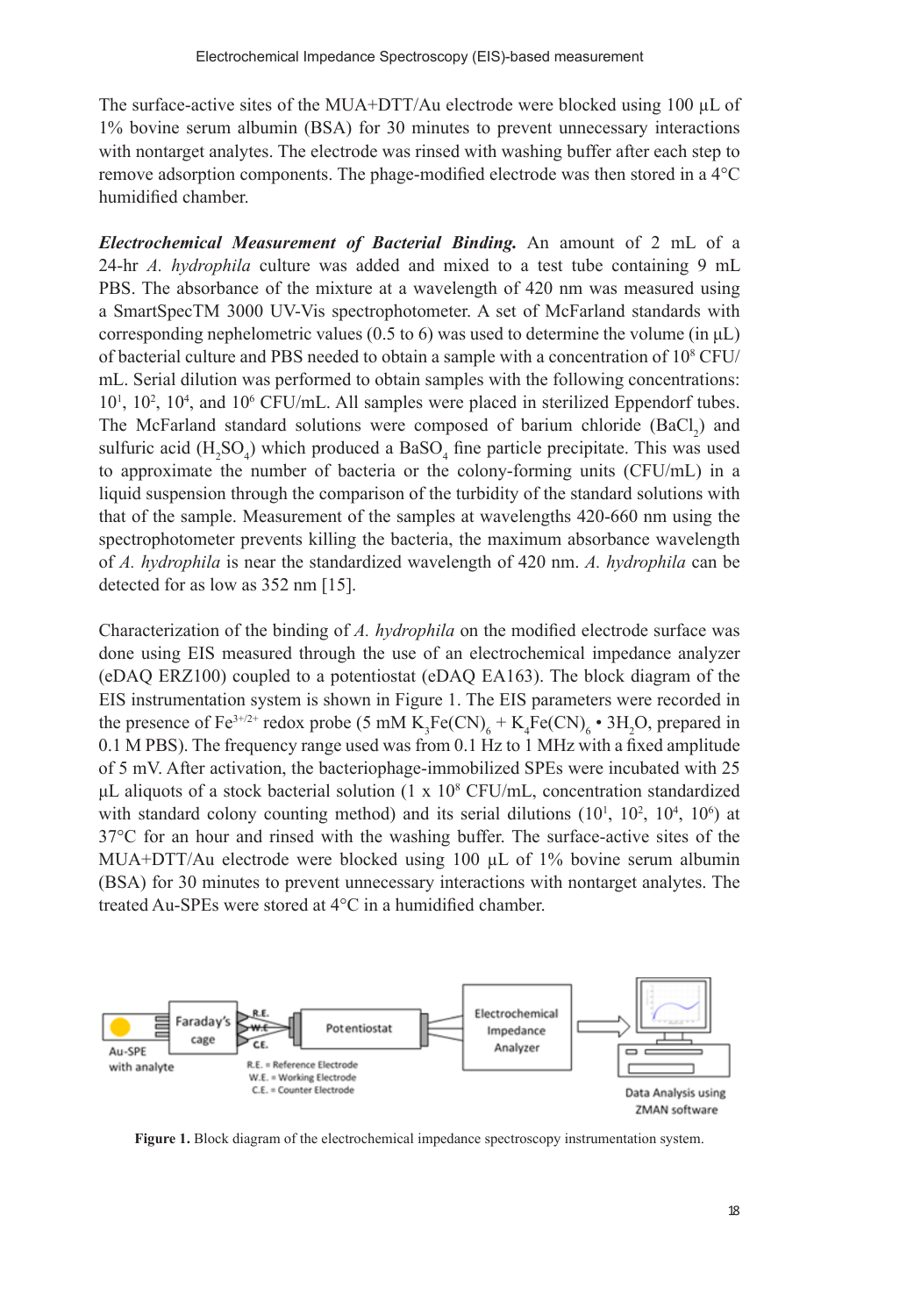*Characterization of Bacteriophage-immobilized Au-SPE.* Fourier Transform Infrared Spectroscopy (FTIR) analysis using an attenuated total reflectance (ATR) accessory was also employed to verify bacteriophage immobilization on the 0.5 mm thick Au-SPE. The phage-modified gold electrode of the Au-SPE was placed on top of the ATR crystal towards the IR source which created an evanescent wave that is absorbed by the sample and reflected internally. A comparative study between the FTIR spectra of the bare SPEs and the phage-modified SPEs was done to verify the successful immobilization of the phage by observing characteristic peaks at  $\sim$ 3300 cm<sup>-1</sup> (-NH group) and 1650 cm<sup>-1</sup> (amide group). The structure of the modified gold screen-printed electrodes involves long carbon chains, hydroxyl (–OH), carbonyl (C=O), and amide (–NH) groups.

*Assessment of Selectivity.* Selectivity tests were utilized against two ubiquitous bacteria, *S. aureus* (Gram-positive) and *E. coli* (Gram-negative). The bacteria solutions were prepared and subjected to EIS similarly with the method of *A. hydrophila*. The same amount  $(25 \mu L)$  was dispensed onto the Au SPE and incubated for 60 minutes. The electrode was then placed into the Faraday's cage and the redox probe was added dropwise until the whole surface was covered.

#### **Results and Discussion**

*Bacteriophage-modified Surface.* The preparation of the bacteriophage-modified surface was based on the method reported in a previous literature, but revised by using bacteriophage UP87 as the biorecognition element and *A. hydrophila* as the target bacteria. An Au-SPE was used because of the ability of gold to interact with thiol groups which formed the self-assembled monolayer (SAM). The formation of the mixed SAM by coassembling MUA and DTT on gold surface is a widely used immobilization method due to its several advantages, such as simplicity, terminal functionality, prevention of nonspecific adsorption, and good stability [8, 15].

*Optimization of Phage Immobilization Time.* The optimum immobilization time of phage UP87 was determined by obtaining impedance readings of MUA+DTT/Au electrodes wherein the phage was incubated at various times: 30 minutes, 1 hour and 2 hours. During the optimization step, the bacterial incubation time was set to a constant time of 1 hour (1x10<sup>8</sup> CFU/mL *A. hydrophila*). Nyquist plots of impedance spectra obtained for these electrodes are shown in Figure 2. The highest R<sub>ct</sub> value (7356 Ω) was obtained from the electrode in which the phage was incubated for 1 hour. A comparison of  $R_{at}$  values is shown in Figure 3. The error bars in the graph represent the standard deviations of the mean of three replicate measurements. These results are consistent with the reference procedure, which allotted the same amount of time to facilitate immobilization of the capture reagent [15]. Therefore, 60 minutes was selected as the optimum phage immobilization time. At 30 minutes, a lower charge transfer resistance is observed due to a lower electrode surface coverage by the phages and at about 2 hours, a plateau-like  $R_{\text{at}}$  profile was reached which indicated the maximum possible number of phages linked to MUA+DTT/Au-SPE [15]. When the phage linkages with the SAM/ EDC+NHS has reached its peak at 1 hour, the  $R<sub>ct</sub>$  value after that immobilization time decreased by a small amount only. [10]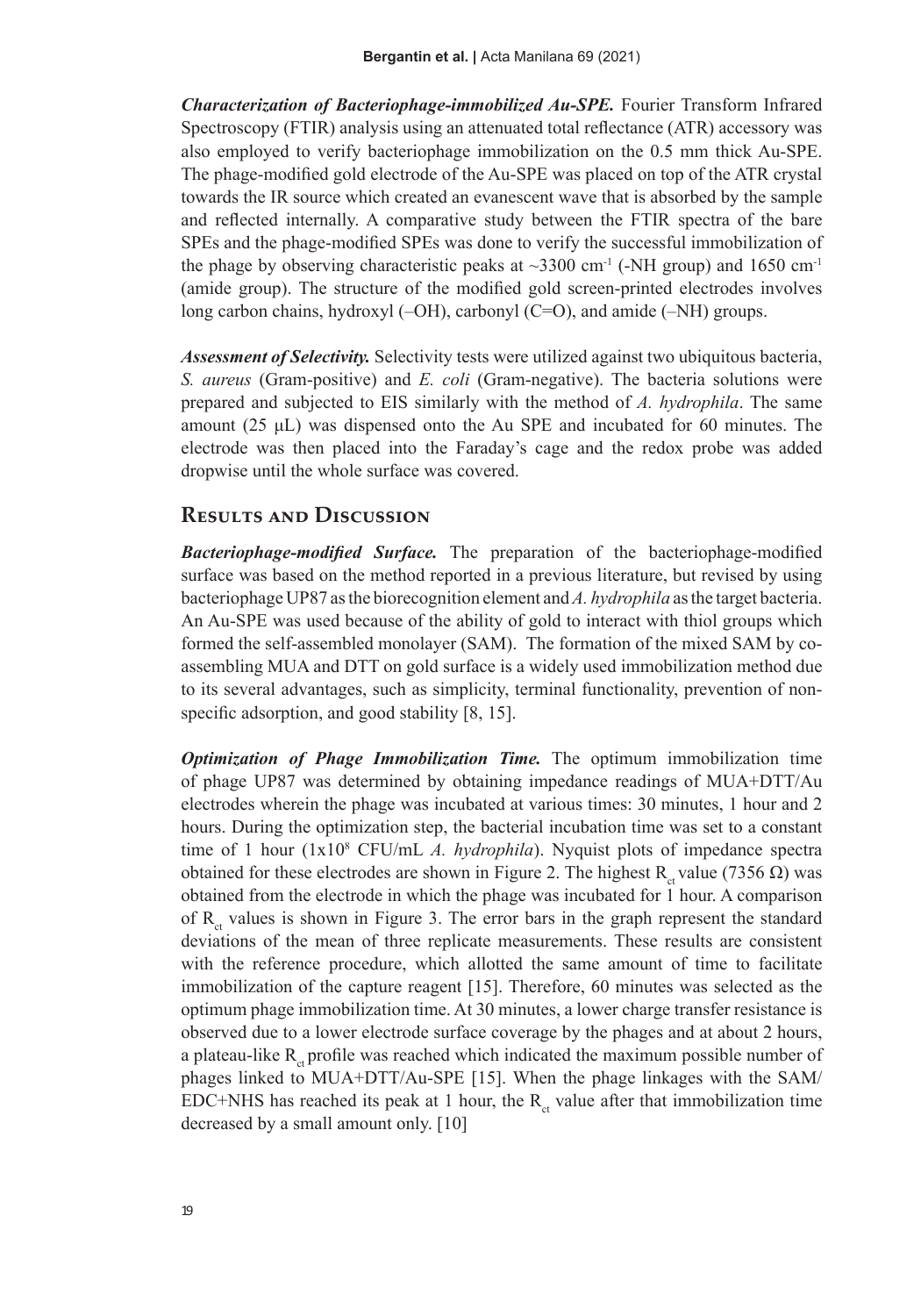*Optimization of Bacterial Solution Incubation Time on the Au-SPE.* To determine the optimum time of maximum binding through the incubation of *A. hydrophila*, impedance readings of MUA+DTT/Au electrodes with bacteria that were incubated at various intervals, namely 10, 20, 30, 40, 60 and 80 minutes, were conducted. Nyquist plots of impedance spectra obtained for these electrodes are shown in Figure 4. The decrease in impedance at 80 minutes was inferred to be due to phage-induced lysis of the bacteria. The release of ionic cellular components following lysis causes the impedance of the solution to decrease [15].



**Figure 2.** Fitted Nyquist plots of phage-immobilized Au-SPEs prepared using different immobilization times (30 min, 1 h, and 2h).



Figure 3. R<sub>a</sub> values of phage-immobilized Au-SPEs prepared using different immobilization times (30 min, 1 h, and 2h).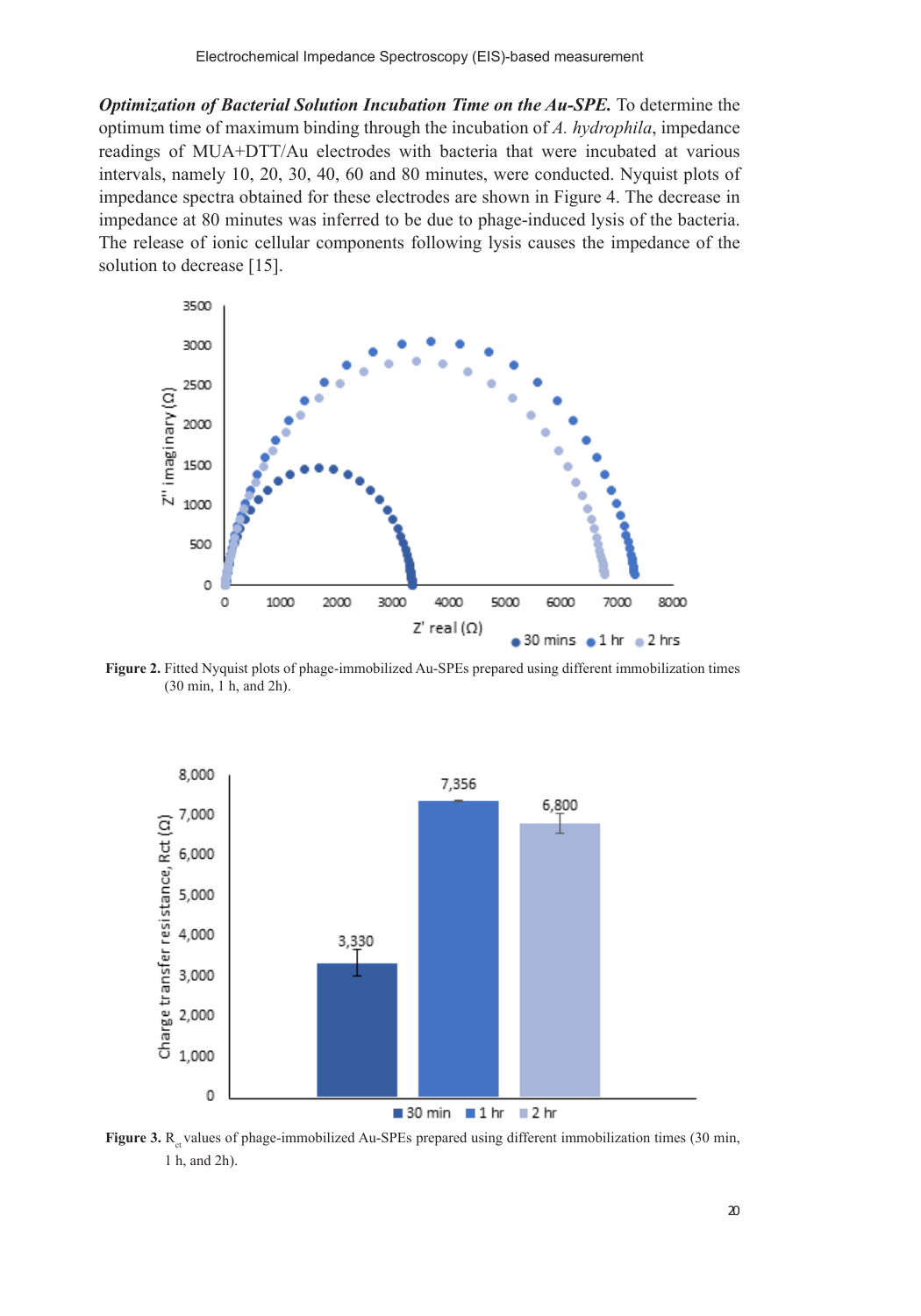

**Figure 4.** Fitted Nyquist plots of phage-immobilized Au-SPE incubated with  $1 \times 10^8$  CFU/mL *A. hydrophila* solution at different time durations (10, 20, 30, 40, 60, 80 mins).



**Figure 5.** R<sub>ct</sub> values of phage-immobilized Au-SPE incubated with  $1x10^8$  CFU/mL *A. hydrophila* solution at different time durations (10, 20, 30, 40, 60, 80 mins).

The plot with the highest R<sub>ct</sub> (7115 Ω) was obtained from the electrode with a bacterial incubation time of 60 minutes. A comparison of  $R<sub>ct</sub>$  values is shown in Figure 5 which suggested that the binding reaction was completed in about 60 minutes, i.e. optimum incubation time. After the optimum time, at 80 min the  $R<sub>ct</sub>$  value decreased since at this time release of bacterial cellular components could have occurred due to cell lysis releasing newly made phages together with ionic cellular components into the solution.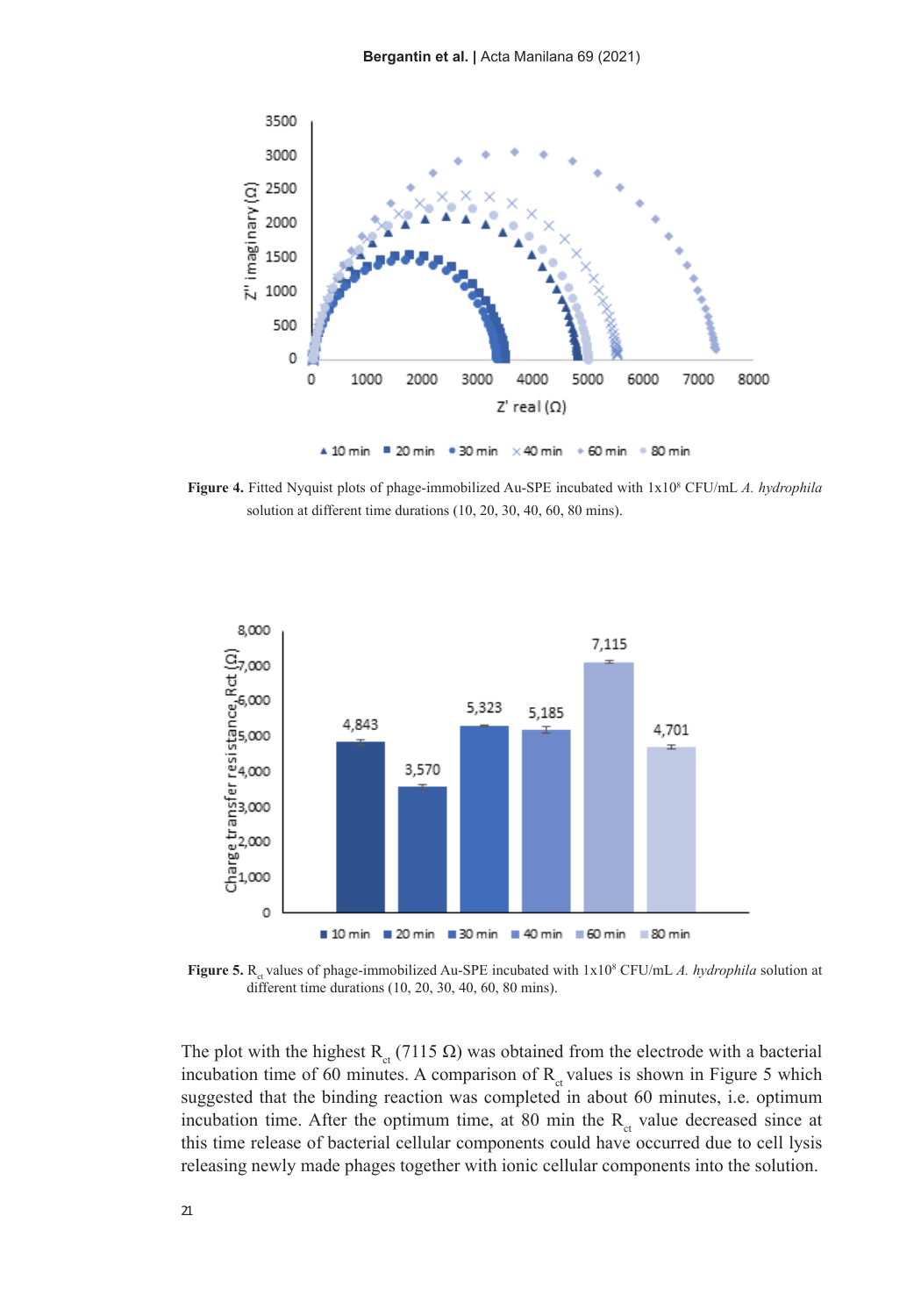*Characterization of Au-SPE.* The IR spectra of the MUA+DTT/Au electrode with bacteriophage UP87 shown in Figure 5 was obtained through ATR technique. The inset in Figure 6 shows a diagram of the MUA+DTT/Au electrode. Encircled regions indicate peaks of interest. The peak observed at around 3700 cm-1 corresponds to the O-H stretching of the hydroxyl groups of DTT, while the peak around  $3600 \text{ cm}^{-1}$  corresponds to N-H stretching coming from the amide part of MUA. Peaks located at  $\sim$ 2300 cm<sup>-1</sup> are due to the alkyl C-H stretching in the long carbon chains of MUA molecules and hydrogen bonding vibrations. Meanwhile, a medium peak observed at around 1550 cm-1 corresponds to the C=O stretching of the carbonyl moiety of MUA (symmetric and antisymmetric bending). The peaks between  $500$  and  $950$  cm<sup>-1</sup> corresponds to C-S and C-C stretching. The presence of these peaks therefore confirms the composition of the mixed SAM which connects the phage to the electrode surface. A number of studies have confirmed the successful immobilization of the bacteriophage through FTIR which showed characteristic peaks at 3280 cm<sup>-1</sup> (broad signal of proteins), 1650 cm<sup>-1</sup> (amide I absorption), 1400 (carbohydrates) and 1250 cm<sup>-1</sup> (-PO<sub>2</sub>) [1]. Immobilization of a T4phage was confirmed by distinctive peaks between 500 and 950 cm<sup>-1</sup> (C-S and C-C stretching), 1250 and 1500 cm<sup>-1</sup> (methyl symmetric and antisymmetric bending), 1700 and 1750 cm<sup>-1</sup> (C=O stretching), 2750 and 2000 cm<sup>-1</sup> (NH<sub>2</sub> hydrogen bond symmetric and antisymmetric vibrations), and 2800-2950 cm<sup>-1</sup> (alkyl chains vibrations) [10].

*Assessment of Selectivity.* In assessing the selectivity of the binding of the immobilized phages towards *A. hydrophila*, the binding interaction of Gram-positive *S. aureus* and Gram-negative *E. coli* with the phage-modified Au SPE was characterized using EIS. The same concentration  $(1x10^8 CFU/mL)$  for the three bacteria was used. Figure 7 shows the results of the R<sub>ct</sub> for *E. coli* and *S. aureus* were 16% and 12% of the R<sub>ct</sub> for *A*. *hydrophila*, respectively. These results suggest that the bacteriophage in the immobilized state is highly selective to the target bacteria. A bare unmodified gold electrode was also subjected to EIS measurements after incubation with 1x108 CFU/mL *A. hydrophila* and rinsing, and a mean R<sub>ct</sub> value of 1,038  $\Omega$  was obtained. From these results, it can be inferred that bacterial cells could indeed non-specifically adsorb on the gold electrode surface [20]. The  $R_{ct}$  values of *A. hydrophila* was significantly different (p<0.05) from that of the other two bacteria. This proves that the treatment applied to the Au-SPE was successful in the binding and lysis of the target bacteria. Targeting a specific bacterium, *A. hydrophila*, could be employed in the detection of the bacterium through a biosensor.



Figure 6. Infrared spectra of phage-immobilized Au-SPE (with MUA+DTT self-assembled monolayer).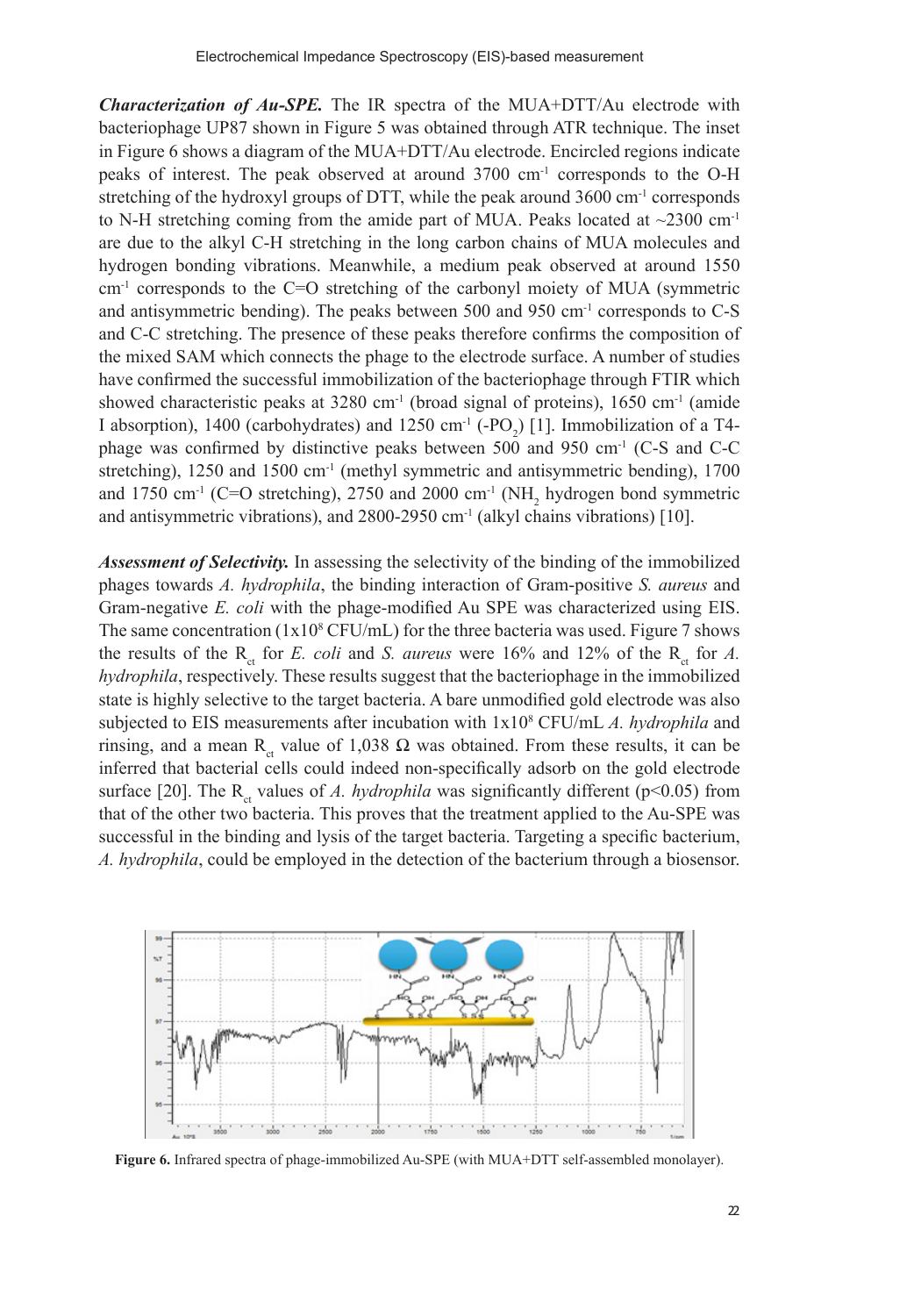*Concentration Effects on Binding.* The dependence of  $R<sub>ct</sub>$  on the concentration of *A*. *hydrophila* was investigated to determine if the binding of the bacteria to the bacteriophagemodified surface is concentration-dependent. Figure 8 shows the logarithmic relationship between R<sub>ct</sub> and the logarithm of *A. hydrophila* concentration:  $10^1$ ,  $10^2$ ,  $10^4$ ,  $10^6$ , and  $10^8$ CFU/mL. The error bars in the graph represent the standard deviations of three replicate measurements. The logarithm of the charge transfer resistance  $(R<sub>ct</sub>)$ , in ohms, was plotted against the logarithm of concentration, measured in CFU/mL to obtain a linear plot.

The results obtained from the study suggest that binding and lysing the bacteria in solution could be achieved through the immobilization of phage. Furthermore, the concentration-dependence of the binding point to the potential of the phage UP87 to be used as a biorecognition element in a selective biosensor for *A. hydrophila* based on the EIS technique. Bacteriophages as recognition elements for a desired host which is made possible through immobilization on an electrode surface to achieve a bacteriophage-based biosensor should fulfill the following conditions: (a) the immobilized bacteriophages should have the ability to infect and link to the desired analyte, (b) inactivation of the bacteriophages by rapid changes of conditions should be prevented, (c) equal distribution of phages is needed to increase the sensor's sensitivity, and (d) no desorption process from the surface of the electrode should happen within the analyte solution [9].

Previous researches have dealt with bacteriophage-based studies for pathogen detection which include, but not limited to, *S. arlettae* [1], *M. smegmatis* [8], *S. aureus* & *B.anthracis* [9], *E. coli* [2, 8, 10, 16], *B. cereus* & S*. typhirium* [17]. These detections were achieved through the use of different transduction principles such as, EIS, colorimetry, fluorescence, electrogenerated chemiluminescence (ECL), Faradic impedance, fiber optic microchannel, fast fourier transform square wave voltammetry, and DNA electrochemistry.



**Figure 7.** R<sub>ct</sub> values of phage-immobilized Au-SPE incubated with 1x10<sup>8</sup> CFU/mL solutions of *A. hydrophila, E. coli*, and *S. aureus* for 60 mins.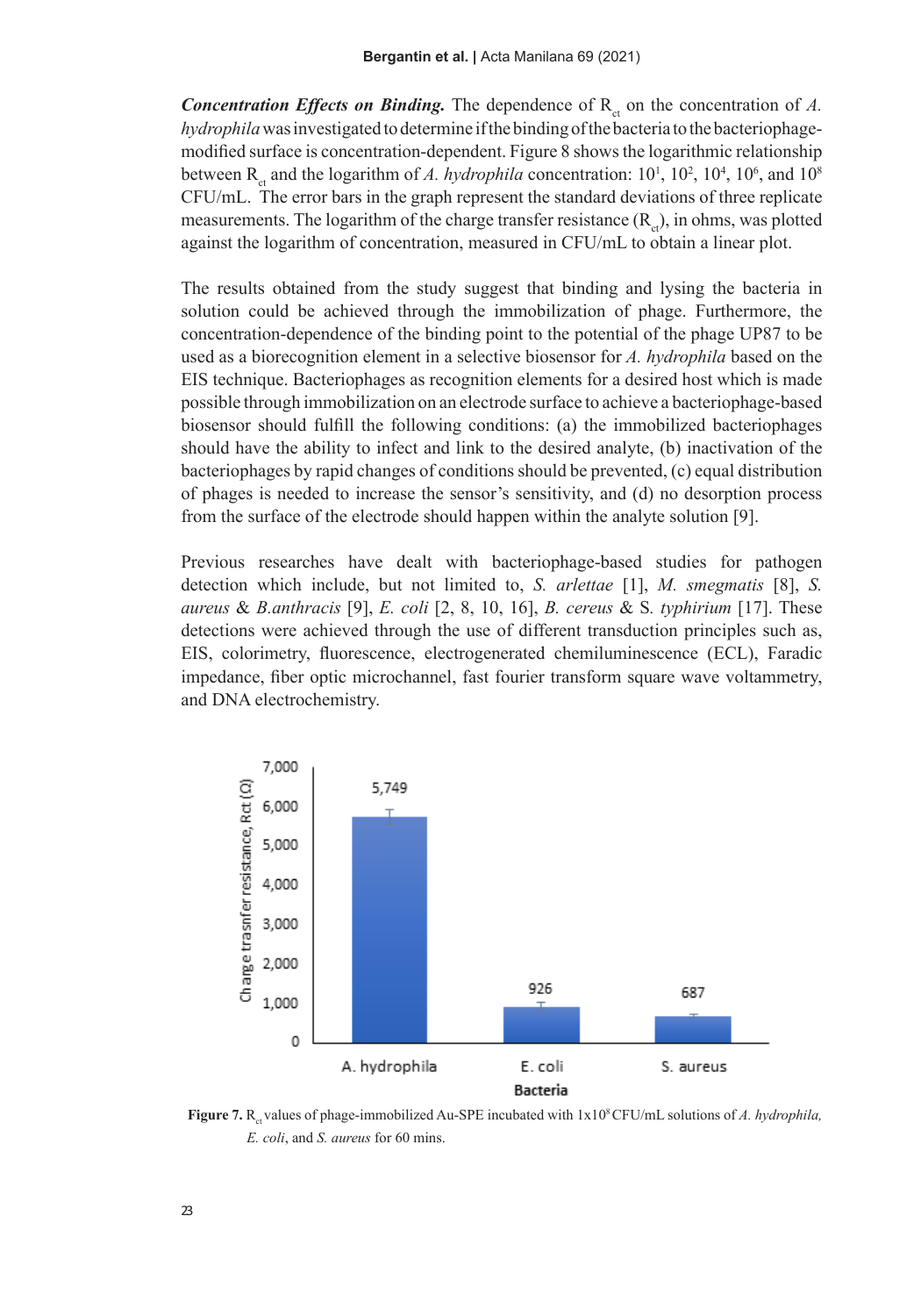

**Figure 8.** Log-log plot of  $R_{c}$  values of phage-immobilized Au-SPE incubated with A. hydrophila solutions at different concentrations.

#### **Conclusions**

The phage UP87 was successfully immobilized on the gold screen-printed electrode (Au-SPE) surface. The optimized bacteriophage immobilization and the time need for the binding of the *A. hydrophila* was determined to be at 60 minutes. EIS measurements have demonstrated that the phage-modified Au-SPE surface was able to bind selectively *A. hydrophila* and indications of lysis was exhibited after 80 minutes of incubation of the bacterial solution. The immobilized phage was able to distinguish between Gram negative *A. hydrophila* from Gram-positive *S. aureus* and showed a much higher response compared with Gram-negative *E. coli*. The findings of this study suggest that immobilizing phages can be used to concentrate them for the purpose of binding and lysing bacteria in solutions. The results of this study indicate that surface immobilization of phages can be used to concentrate them for binding and lysing bacteria in solution. The concentration-dependence of the bacteria's binding to the phage-modified surface hints at the possibility of using the phage UP87 as a biorecognition element in a selective biosensor for *A. hydrophila* using the EIS technique. Compared with conventional detection methods for the target bacteria, such a biosensor could enable a more rapid means of detection while providing ample sensitivity and selectivity.

#### **Acknowledgement**

A scholarship grant and research support fund were provided to one of the authors (DVBjr) by the Accelerated Science and Technology Human Resources Development Program (ASTHRDP) of the Department of Science and Technology – Science Education Institute (DOST-SEI).

#### **Conflict of interest**

The authors declare no conflict of interest.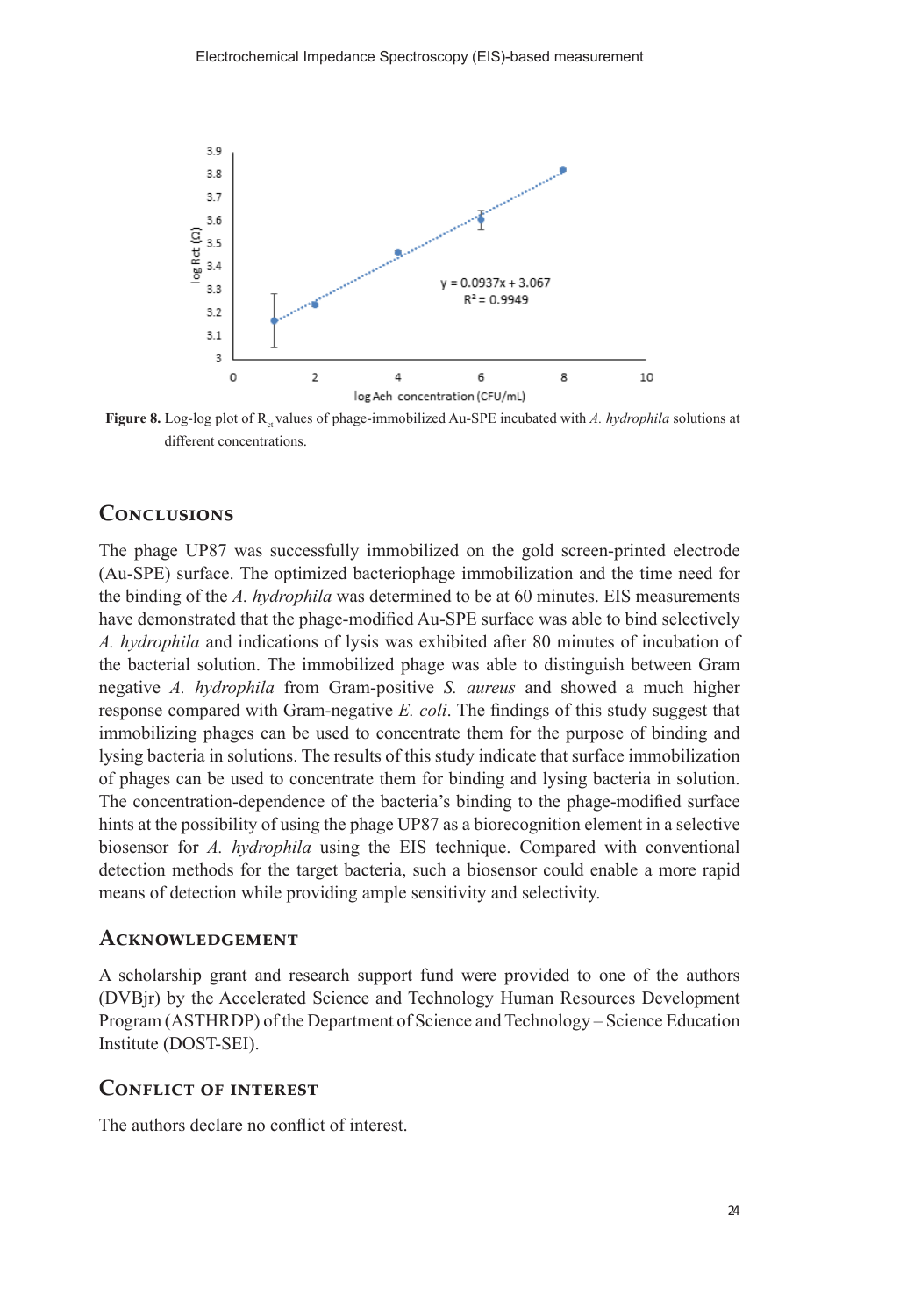#### **Author Contributions**

MNDD, DVB, DMDCP, and JHB all contributed significantly to the conduct of the study and drafting of the paper. JHB conceived of the work, DMDCP supplied the phage UP87 and bacteria, DVB supplied the electrodes and reagents and directly supervised MNDD, and MNDD performed the laboratory work. The final version of the manuscript has been read and approved by all authors.

#### **Institutional Review Board Statement**

The study did not involve any human participants or animal subjects.

#### **References**

- [1] Bhardwaj N, Bhardwaj SK, Mehta J, Mohanta GC, & Deep A. Bacteriophage immobilized graphene electrodes for impedimetric sensing of bacteria (Staphylococcus arlettae). Analytical Biochemistry **2016**; 505: 18-25.
- [2] Singh A, Poshtiban S, & Evoy S. Recent advances in bacteriophage-based biosensors for foodborne pathogen detection. Sensors **2013**; 13(2): 1763-1786.
- [3] Papa DMAD, Candare CMG, & Cometa GLS. *Aeromonas hydrophila* bacteriophage UP87: An alternative to antibiotic treatment for motile aeromonas septicemia in Nile tilapia (Oreochromis niloticus). Philippine Agricultural Scientist **2014**; 97(1): 96-101.
- [4] Leppanen M, Maasilta IJ, & Sundberg L-R. Antibacterial Efficiency of Surface-Immobilized Flavobacterium-Infecting Bacteriophage. ACS Applied Bio Materials **2019**; 2: 4720−4727.
- [5] Akmal M, Rahimi-Midani A, Hafeez-ur-Rehman M, Hussain A, & Choi T-J. Isolation, Characterization, and Application of a Bacteriophage Infecting the Fish Pathogen *Aeromonas hydrophila*. Pathogens **2020**; 9(215): 1-13.
- [6] Lone A, Anany H, Hakeem M, Aguis L, Avdjian A-C, Bouget M, Atashi A, Brovko L, Rochefort D, Griffiths MW. Development of Prototypes of Bioactive Packaging Materials Based on Immobilized Bacteriophages for Control of Growth of Bacterial Pathogens in Foods. Int. J. Food Microbiol. **2016**; 217: 49−58.
- [7] Nogueira F, Karumidze N, Kusradze I, Goderdzishvili M, Teixeira P, Gouveia IC. Immobilization of Bacteriophage in Wound-Dressing Nanostructure. Nanomedicine **2017**; 13(8): 2475−2484.
- [8] Janczuk M, Niedziółka-Jönsson J, & Szot-Karpińska K. Bacteriophages in electrochemistry: A review. Journal of Electroanalytical Chemistry **2016**; 779: 207-219.
- [9] Shabani A, Marquette CA, Mandeville R, & Lawrence MF. Magnetically-assisted impedimetric detection of bacteria using phage-modified carbon microarrays. Talanta **2013**; 116: 1047–1053.
- [10] Mejri MB, Baccar H, Baldrich E, Del Campo, FJ, Helali S, Ktari T, Simonian A, Aouni M, & Abdelghani A. Impedance biosensing using phages for bacteria detection: Generation of dual signals as th clue for in-chip assay confirmation. Biosensors and Bioelectronics **2010**; 26: 1261- 1267.